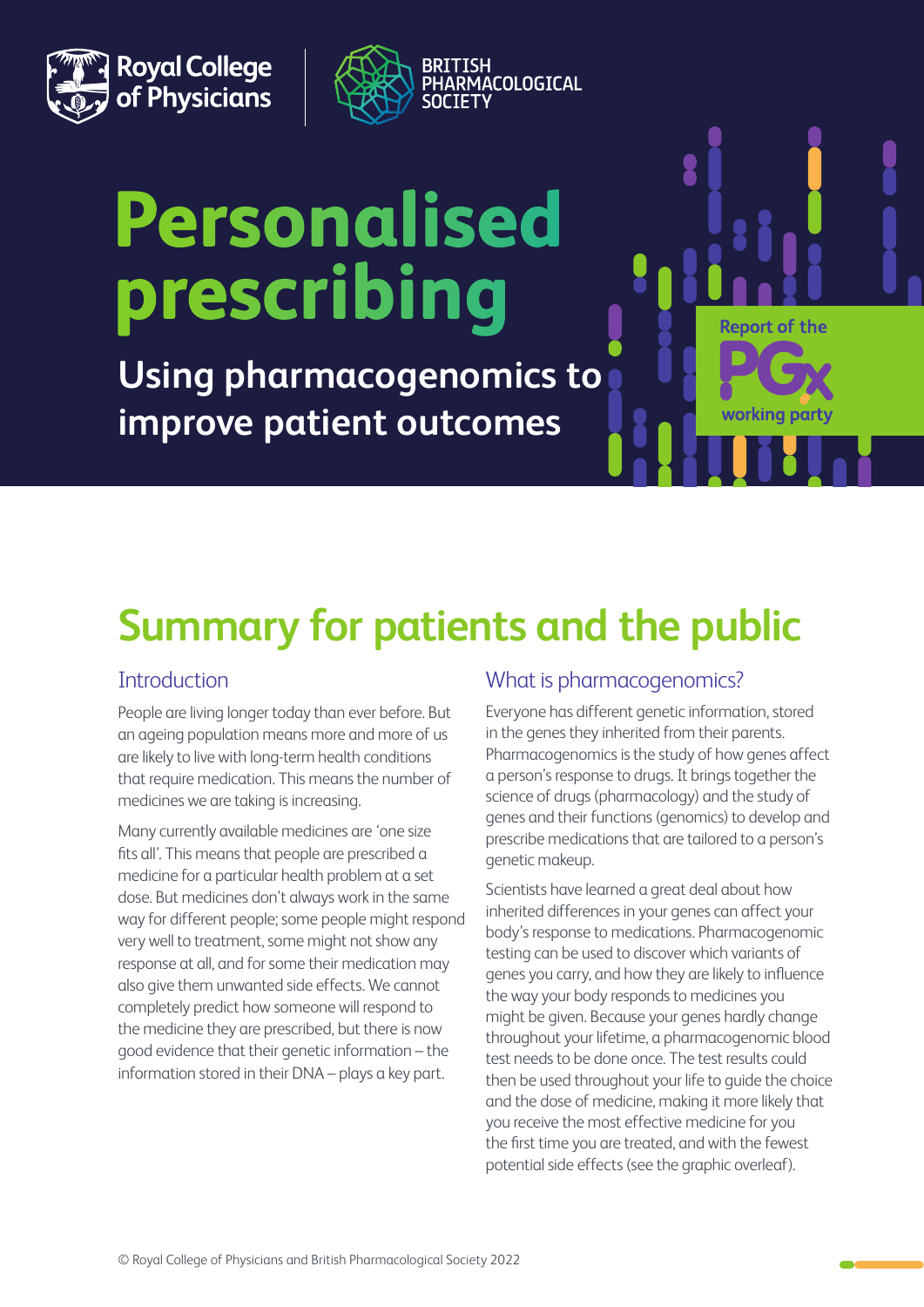

**Patient requiring medication** 

# **Standard approach by Pharmacogenomic approach**

The patient is **prescribed a medicine** for their health problem often at a set dose – a one-size-fits-all approach



The patient has a **pharmacogenomic test** – a blood test carried out once in a person's lifetime



The patient's genes affect how they **respond to the medicine** and whether they have side effects

The **prescription is changed or adjusted** to suit the person







**Medication stopped** 

**Dose lowered** 



The patient is given **the right medicine at the right dose** for them